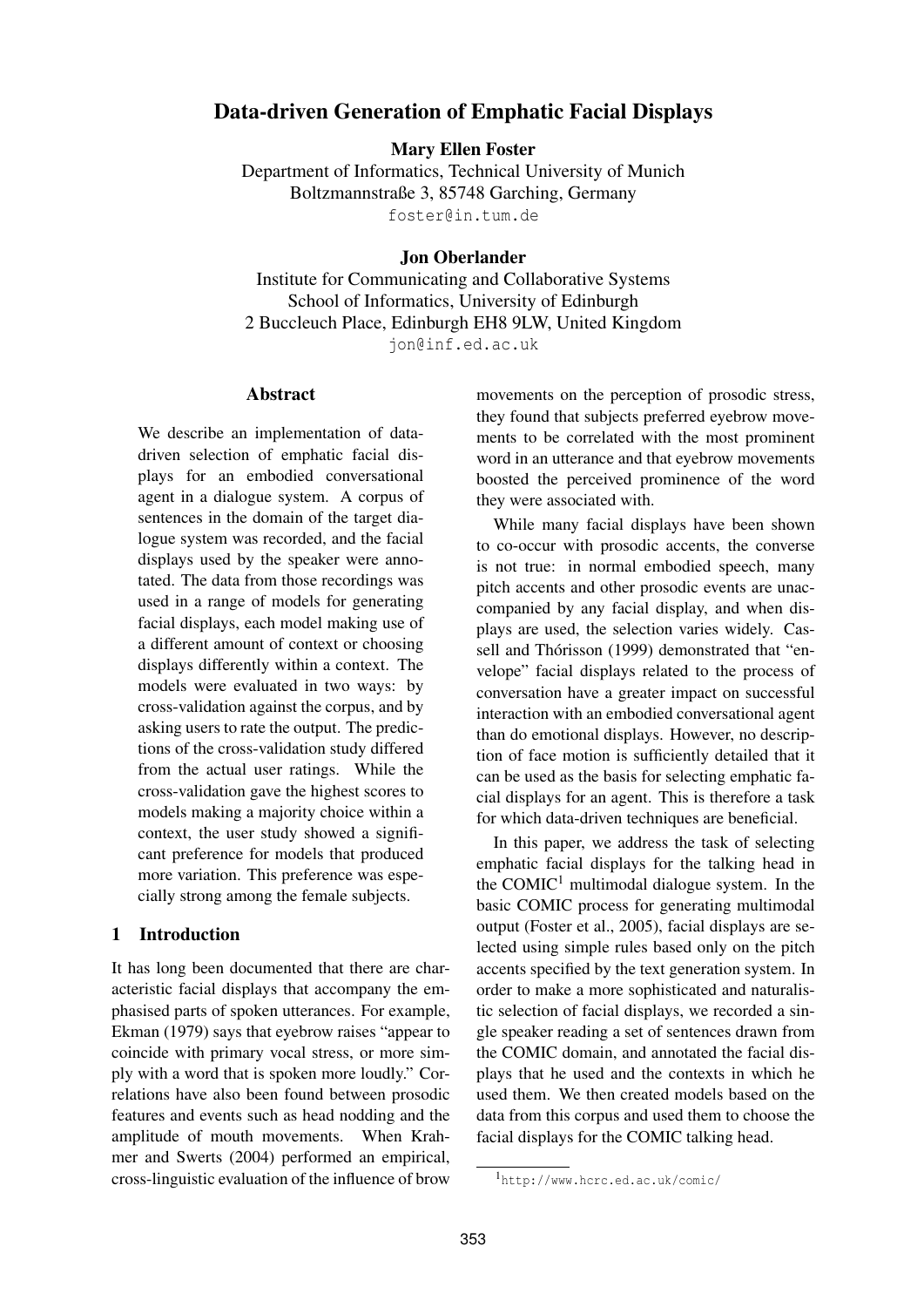The rest of this paper is arranged as follows. First, in Section 2, we describe previous approaches to selecting non-verbal behaviour for embodied conversational agents. In Section 3, we then show how we collected and annotated a corpus of facial displays, and give some generalisations about the range of displays found in the corpus. After that, in Section 4, we outline how we implemented a range of models for selecting behaviours for the COMIC agent using the corpus data, using varying amounts of context and different selection strategies within a context. Next, we give the results of two evaluation studies comparing the quality of the output generated by the various models: a cross-validation study against the corpus (Section 5) and a direct user evaluation of the output (Section 6). In Section 7, we discuss the results of these two evaluations. Finally, in Section 8, we draw some conclusions from the current study and outline potential follow-up work.

## 2 Choosing Non-Verbal Behaviour for Embodied Conversational Agents

Embodied Conversational Agents (ECAs) are computer interfaces that are represented as human bodies, and that use their face and body in a human-like way in conversations with the user (Cassell et al., 2000). The main benefit of ECAs is that they allow users to interact with a computer in the most natural possible setting: face-to-face conversation. However, to realise this advantage fully, the agent must produce high-quality output, both verbal and non-verbal. A number of previous systems have based the choice of non-verbal behaviours for an ECA on the behaviours of humans in conversational situations. The implementations vary as to how directly they use the human data.

In some systems, motion specifications for the agent are created from scratch, using rules derived from studying human behaviour. For the REA agent (Cassell et al., 2001a), for example, gesturing behaviour was selected to perform particular communicative functions, using rules based on studies of typical North American non-verbal displays. Similarly, the Greta agent (de Carolis et al., 2002) selected its performative facial displays using hand-crafted rules to map from affective states to facial motions. Such implementations do not make direct use of any recorded human motions; this means that they generate average behaviours from a range of people, but it is difficult to adapt them to reproduce the behaviour of an individual.

In contrast, other ECA implementations have selected non-verbal behaviour based directly on motion-capture recordings of humans. Stone et al. (2004), for example, recorded an actor performing scripted output in the domain of the target system. They then segmented the recordings into coherent phrases and annotated them with the relevant semantic and pragmatic information, and combined the segments at run-time to produce complete performance specifications that were then played back on the agent. Cunningham et al. (2004) and Shimodaira et al. (2005) used similar techniques to base the appearance and motions of their talking heads directly on recordings of human faces. This technique is able to produce more naturalistic output than the more rule-based systems described above; however, capturing the motion requires specialised hardware, and the agent must be implemented in such a way that it can exactly reproduce the human motions.

A middle ground is to use a purely synthetic agent—one whose behaviour is controlled by high-level instructions, rather than based directly on human motions—but to create the instructions for that agent using the data from an annotated corpus of human behaviour. Like a motion-capture implementation, this technique can also produce increased naturalism in the output and also allows choices to be based on the motions of a single performer if necessary. However, annotating a video corpus can be less technically demanding than capturing and directly re-using real motions, especially when the corpus and the number of features under consideration are small. This approach has been taken, for example, by Cassell et al. (2001b) to choose posture shifts for REA, and by Kipp (2004) to select gestures for agents, and it is also the approach that we adopt here.

## 3 Recording and Annotation

The recording script for the data collection consisted of 444 sentences in the domain of the COMIC multimodal dialogue system; all of the sentences described one or more features of one or more bathroom-tile designs. The sentences were generated by the full COMIC output planner, and were selected to provide coverage of all of the syntactic patterns available to the system. In addition to the surface text, each sentence included all of the contextual information from the COMIC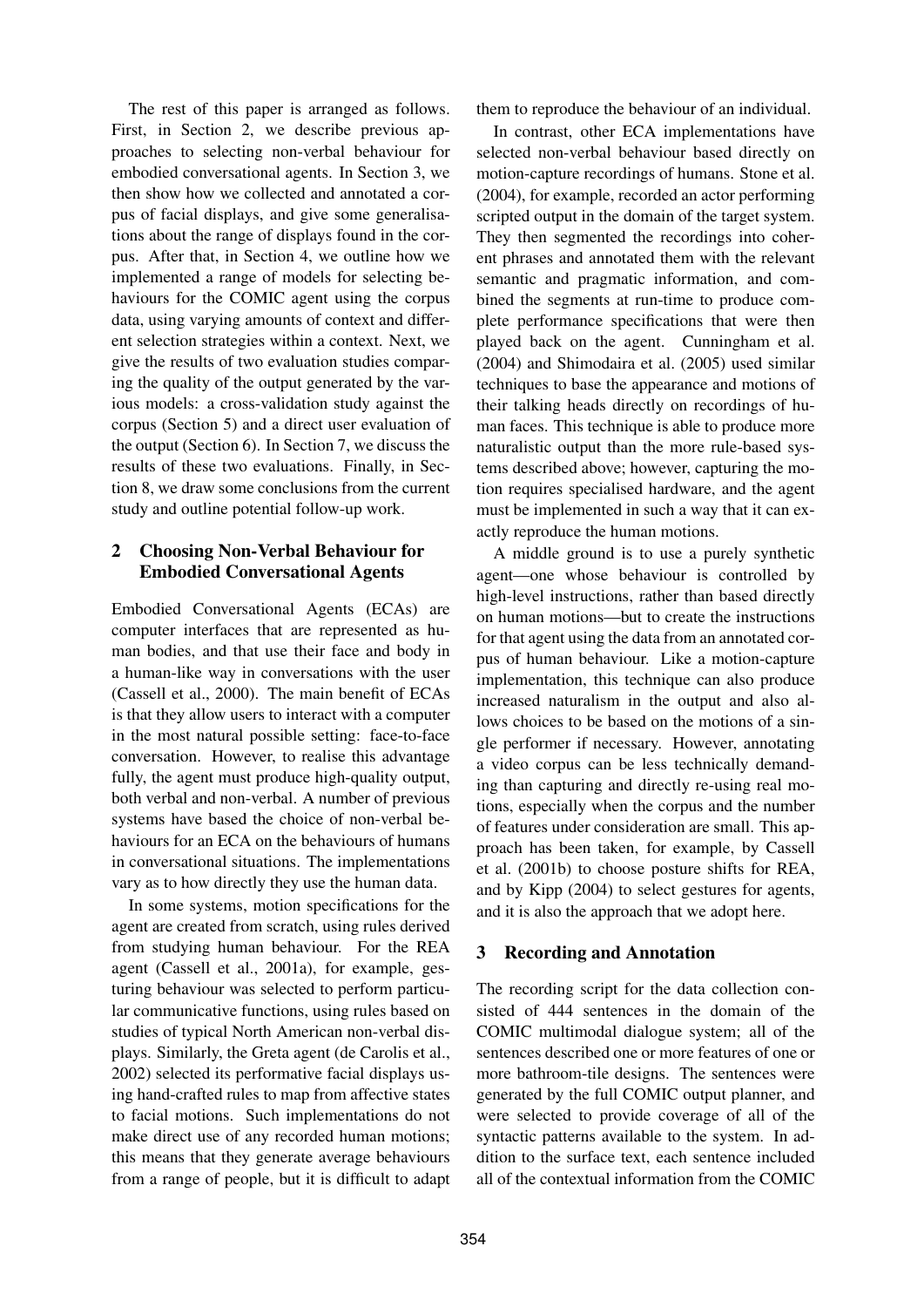

Figure 1: Sample prompt slide

planner: the predicted pitch accents—selected according to Steedman's (2000) theory of information structure and intonation—along with any information from the user model and dialogue history. The sentences were presented one at a time to the speaker, who was instructed to read each sentence out loud as expressively as possible while looking into a camera directed at his face. The segments for which the presentation planner specified pitch accents were highlighted, and any applicable user-model and dialogue-history information was included. Figure 1 shows a sample prompt slide.

The recorded videos were annotated by the first author, using a purpose-built tool that allowed any set of facial displays to be associated with any segment of the sentence. First, the video was split into clips corresponding to each sentence. After that, the facial displays in each clip were annotated. The following were the displays that were considered: eyebrow raising and lowering; eye squinting; head nodding (up, small down, large down); head leaning (left and right); and head turning (left and right). Figure 2 shows examples of two typical display combinations. Any combination of these facial displays could be associated with any of the relevant segments in the text. The relevant segments included all mentions of tile-design properties (e.g., colours, designers), modifiers such as *once again* and *also*, deictic determiners (*this*, *these*), and verbs in contrastive contexts (e.g., *are* in Figure 1). The annotation scheme treated all facial displays as batons rather than underliners (Ekman, 1979); that is, each display was associated with a single segment. If a facial display spanned a longer phrase in the speech, it was annotated as a series of identical batons on each of the segments.

Any predicted pitch accents and dialoguehistory and user-model information from the COMIC presentation planner were also associated

with each segment, as appropriate. We chose not to restrict our annotation to those segments with predicted pitch accents, because the speaker also made a large number of facial displays on segments with no predicted pitch accent; instead, we incorporated the predicted accent as an additional contextual factor. For the most part, the pitch accents used by the speaker followed the specifications on the slides. We did not explicitly consider the rhetorical or syntactic structure, as did, e.g., de Carolis et al. (2000); in general, the structure was fully determined by the context.

There were a total of 1993 relevant segments in the recorded sentences. Overall, the most frequent display combination was a small downward nod on its own, which occurred on just over 25% of the segments. The second largest class was no motion at all (20% of the segments), followed by downward nods (large and small) accompanied by brow raises. Further down the order, the various lateral motions appear; for this speaker, these were primarily turns to the right (Figure  $2(a)$ ) and leans to the left (Figure 2(b)).

The distribution of facial displays in specific contexts differed from the overall distribution. The biggest influence was the user-model evaluation: left leans, brow lowering, and eye squinting were all relatively more frequent on objects with negative user-model evaluations, while right turns and brow raises occurred more often in positive contexts. Other factors also had an influence: for example, nodding and brow raises were both more frequent on segments for which the COMIC planner specified a pitch accent. Foster (2006) gives a detailed analysis of these recordings.

## 4 Modelling the Corpus Data

We built a range of models using the data from the annotated corpus to select facial displays to accompany generated text. For each segment in the text, a model selected a display combination from among the displays used by the speaker in a similar context. All of the models used the corpus counts of displays associated with the segments directly, with no back-off or smoothing.

The models differed from one another in two ways: the amount of context that they used, and the way in which they made a selection within a context. There were three levels of context:

No context These models used the overall corpus counts for all segments.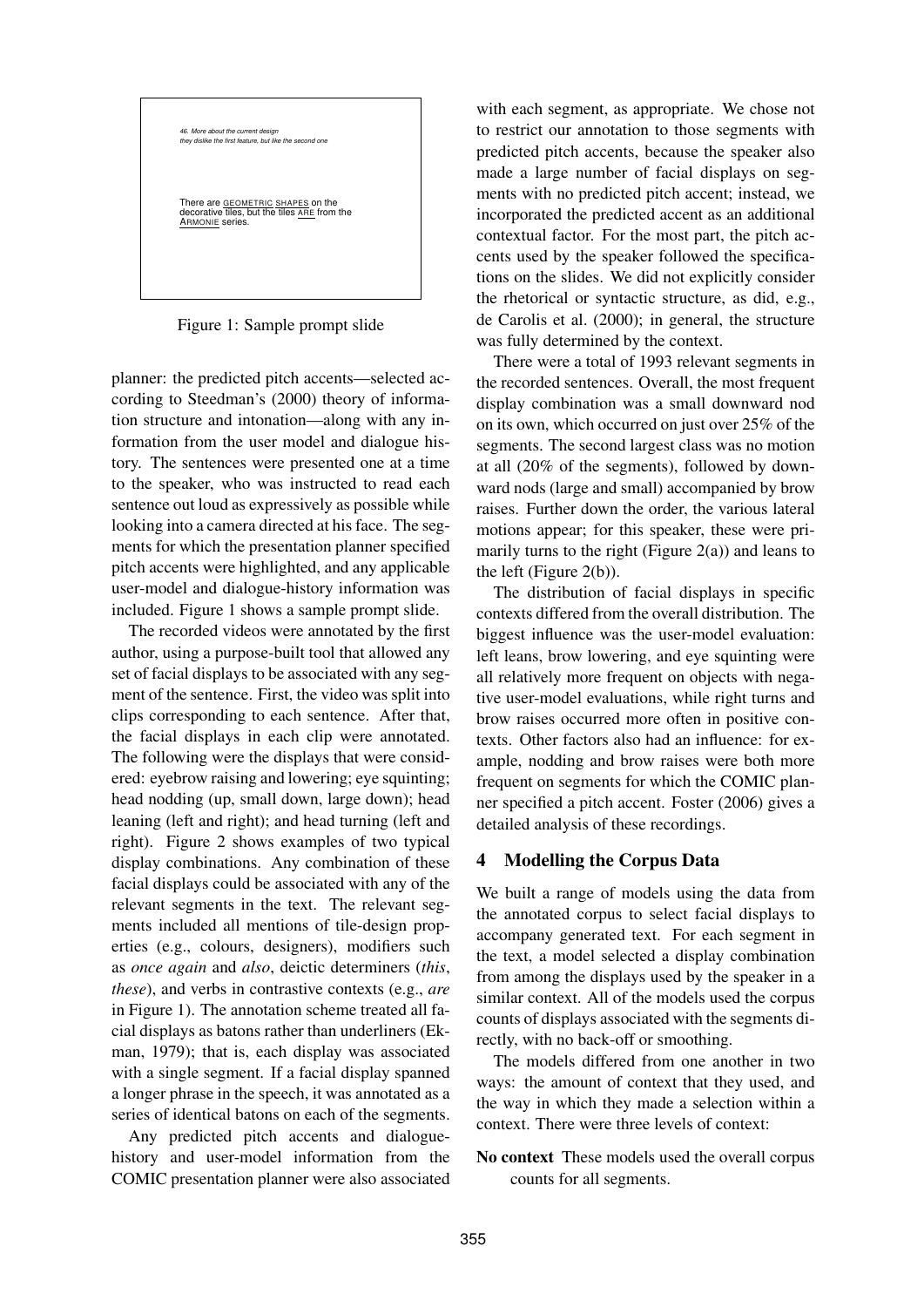

(a) Right turn + brow raise (b) Left lean + brow lower



- Surface only These models used only the context provided by the word(s)—or, in some cases, a domain-specific semantic class. For example, a model would use the class DECORA-TION rather than the specific word *artwork*.
- Full context In addition to the surface form, these models also used the pitch-accent specifications and contextual information supplied by the COMIC presentation planner. The contextual information was associated with the tile-design properties included in the sentence and indicated (a) whether that property had been mentioned before, (b) whether it was explicitly contrasted with a property of a previous design, and (c) the expected user evaluation of that property.

Within a context, there were two strategies for selecting a facial display:

- Majority Choose the combination that occurred the largest number of times in the context.
- Weighted Make a random choice from all combinations seen in the context, weighting the choice according to the relative frequency.

For example, in the no-context case, a majoritychoice model would choose the small downward nod (the majority option) for every segment, while a weighted-choice model would choose a small downward nod with probability 0.25, no motion with probability 0.2, and the other displays with correspondingly decreasing probabilities.

These two factors produced a set of 6 models in total (3 context levels  $\times$  2 selection strategies). Throughout the rest of this paper, we will use twocharacter labels to refer to the models. The first character of each label indicates the amount of



Figure 3: Mean F score for all models

context that was used, while the second indicates the selection method within that context: for example, *SM* corresponds to a model that used the surface form only and made a majority choice.

## 5 Evaluation 1: Cross-validation

We first compared the performance of the models using 10-fold cross-validation against the corpus. For each fold, we built models using 90% of the sentences in the corpus, and then used those models to predict the facial displays for the sentences in the other 10% of the corpus. We measured the recall and precision on a sentence by comparing the predicted facial displays for each segment to the actual displays used by the speaker and averaging those scores across the sentence. We then used the recall and precision scores for a sentence to compute a sentence-level F score.

Averaged across all of the cross-validation folds, the *NM* model had the highest recall score, while the *FM* model scored highest for precision and F score. Figure 3 shows the average sentencelevel F score for all of the models. All but one of the differences shown are significant at the  $p <$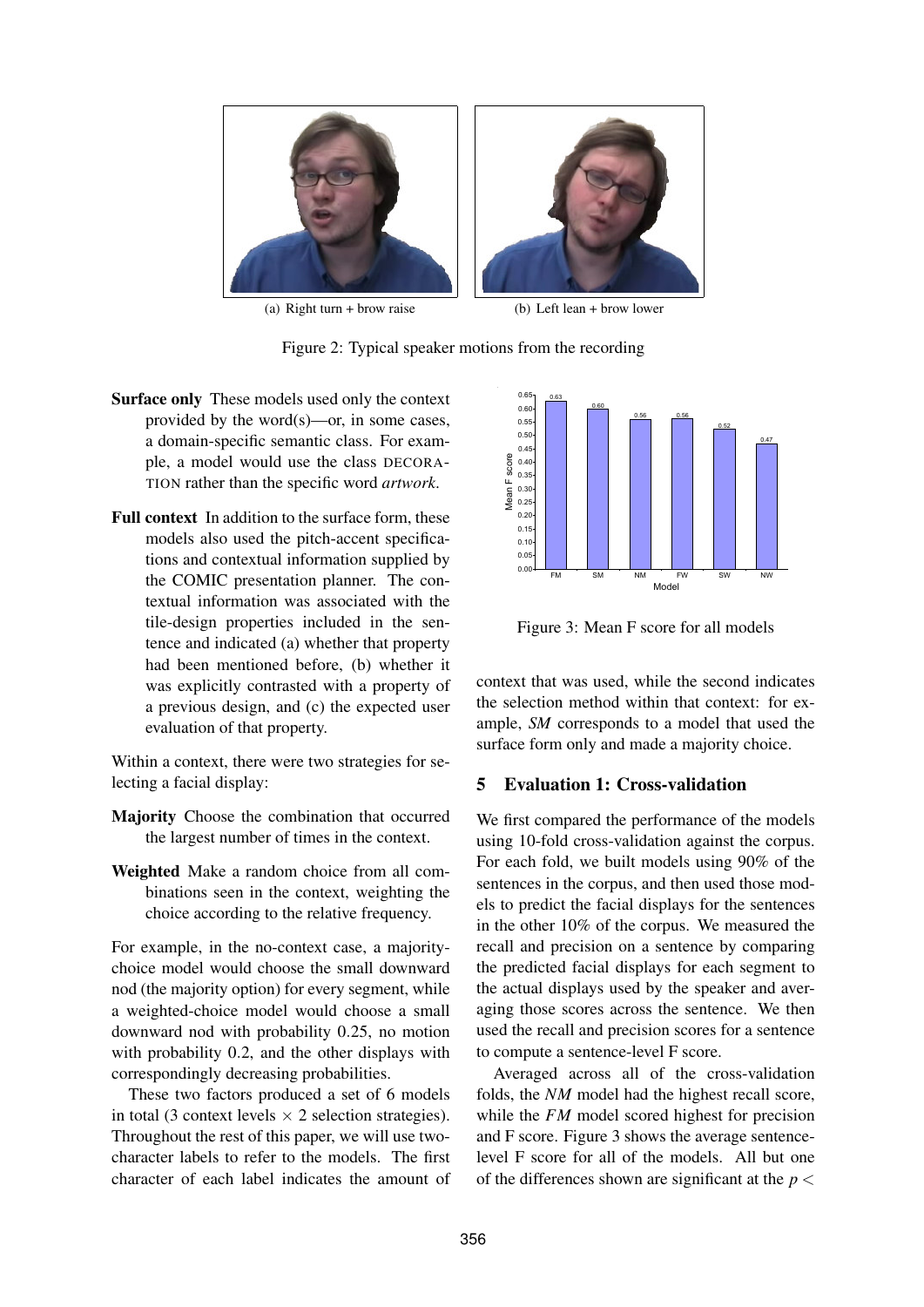

(a) Neutral (b) Right turn + brow raise (c) Left lean + brow lower

Figure 4: Synthesised version of motions from Figure 2

0.01 level on a paired T test; the performance of the *NM* and *FW* models was indistinguishable on F score, although the *FW* model scored higher on precision and the *NM* model on recall.

That the majority-choice models generally scored better on this measure than the weightedchoice models is not unexpected: a weightedchoice model is more likely to choose a lesscommon display, and if it chooses it in a context where the speaker did not, the score for that sentence is decreased. It is also not surprising that, within a selection strategy, the models that take into account more of the context did better than those that use less of it; this is simply an indication that there are patterns in the corpus, and that all of the contextual information contributes to the selection of displays.

## 6 Evaluation 2: User Ratings

The majority-choice models performed better on the cross-validation study than the weightedchoice ones did; however, this does not does not mean that users will necessarily like their output in practice. A large amount of the lateral motion and eyebrow movements occurs in the second- or third-largest class in a number of contexts, and is therefore less likely to be selected by a majoritychoice model. If users like to see motion other than simple nodding, it might be that the schedules generated by the weighted-choice models are actually preferred. To address this question, we performed a user evaluation.

## 6.1 Experiment Design

Materials For this study, we generated 30 new sentences from the COMIC system. The sentences were selected to ensure that they covered the full range of syntactic structures available to COMIC and that none of them was a duplicate of anything from the recording script. We then generated a facial schedule for each sentence using each of the six models. Note that, for some of the sentences, more than one model produced an identical sequence of facial displays, either because the majority choice in a broader context was the same as in a more narrow context, or because a weighted-choice model ended up selecting the majority option in every case. All such identical schedules were retained in the set of materials; in Section 6.2, we discuss their impact on the results. We then made videos of every schedule for every sentence, using the Festival speech synthesiser (Clark et al., 2004) and the RUTH talking head (DeCarlo et al., 2004). Figure 4 shows synthesised versions of the facial displays from Figure 2.

Procedure 33 subjects took part in the experiment: 17 female subjects and 16 males. They were primarily undergraduate students, between 20 and 24 years old, native speakers of English, with an intermediate amount of computer experience. Each subject in the study was shown videos of all 30 sentences in an individually-chosen random order. For each sentence, the subject saw two versions, each generated by a different model, and was asked to choose which version they liked better. The displayed versions were counterbalanced so that every subject performed each pairwise comparison of models twice, once in each order. The study was run over the web.

## 6.2 Results<sup>2</sup>

Figure 5(a) shows the overall preference rates for all of the models. For each model, the value shown

 $2$  We do not include those trials where both videos were identical; if these are included, the results are similar, but the distinctions described here just fail to reach significance.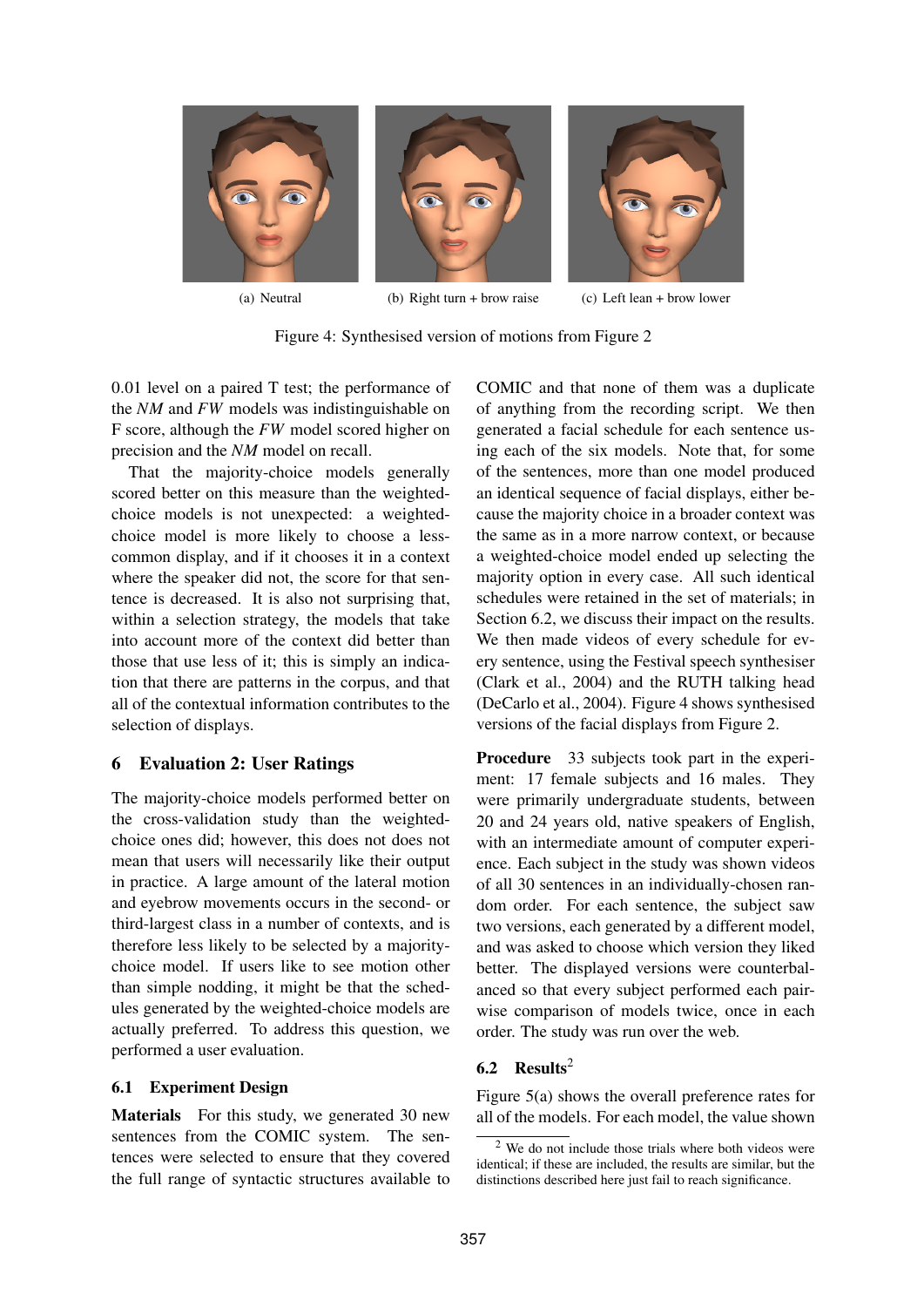

Figure 5: User evaluation results

on that graph indicates the proportion of the time that model was chosen over any of the alternatives. For example, in all of the trials where the *FW* model was one of the options, it was chosen over the alternative 55% of the time. Note that the values on that graph should not be directly compared against one another; instead, each should be individually compared with 0.5 (the dotted line) to determine whether it was chosen more or less frequently than chance. A binomial test on these values indicates that both the *FW* and the *NW* models were chosen significantly above chance, while those generated by the *SM* and *NM* models were chosen significantly below chance (all  $p < 0.05$ ). The choices on the *FM* and *SW* models were indistinguishable from chance.

If we examine the preferences within a context, we also see a preference for the weighted-choice models. Figure 5(b) shows the preferences for selection strategy within each context. For example, when choosing between schedules both generated by models using the full context (*FM* vs. *FW*), subjects chose the one generated by the *FW* model 60% of the time. The trend in both the full-context and no-context cases is in favour of the weightedchoice models, and the combined values over all such trials (the rightmost pair of bars in the figure) show a significant preference for weighted choice over majority choice across all contexts (binomial test;  $p < 0.05$ ).

Gender differences There was a large gender effect on the users' preferences: overall, the male subjects  $(n = 16)$  tended to choose the majority and weighted versions with almost equal probabilities, while the female subjects  $(n = 17)$ strongly preferred the weighted versions in any

context, and chose the weighted versions significantly more often in head-to-head comparisons  $(p < 0.001)$ . In fact, all of the overall preference for weighted-choice models came from the responses of the female subjects. The graphs in Figure 6 show the head-to-head preferences in all contexts for both groups of subjects.

#### 7 Discussion

The predicted rankings from the cross-validation study differ from those in the human evaluation: while the cross-validation gave the highest scores to the majority-choice models, the human judges actually showed an overall preference for the weighted-choice models. This provides support for our hypothesis that humans would prefer generated output that reproduced more of the variation in the corpus, even if the choices made on specific sentences differ from those mode in the corpus. When Belz and Reiter (2006) performed a similar study comparing natural-language generation systems that used different text-planning strategies, they also found similar results: automated measures tended to favour majority-choice strategies, while human judges preferred those that made weighted choices. In general, this sort of automated measure will always tend to favour strategies that, on average, do not diverge far from what is found in the corpus, which indicates a drawback to using such measures alone to evaluate generation systems where variation is expected.

The current study also suggests a further drawback to corpus-based evaluation: users may vary systematically amongst themselves in what they prefer. All of the overall preference for weightedchoice models came from the female subjects;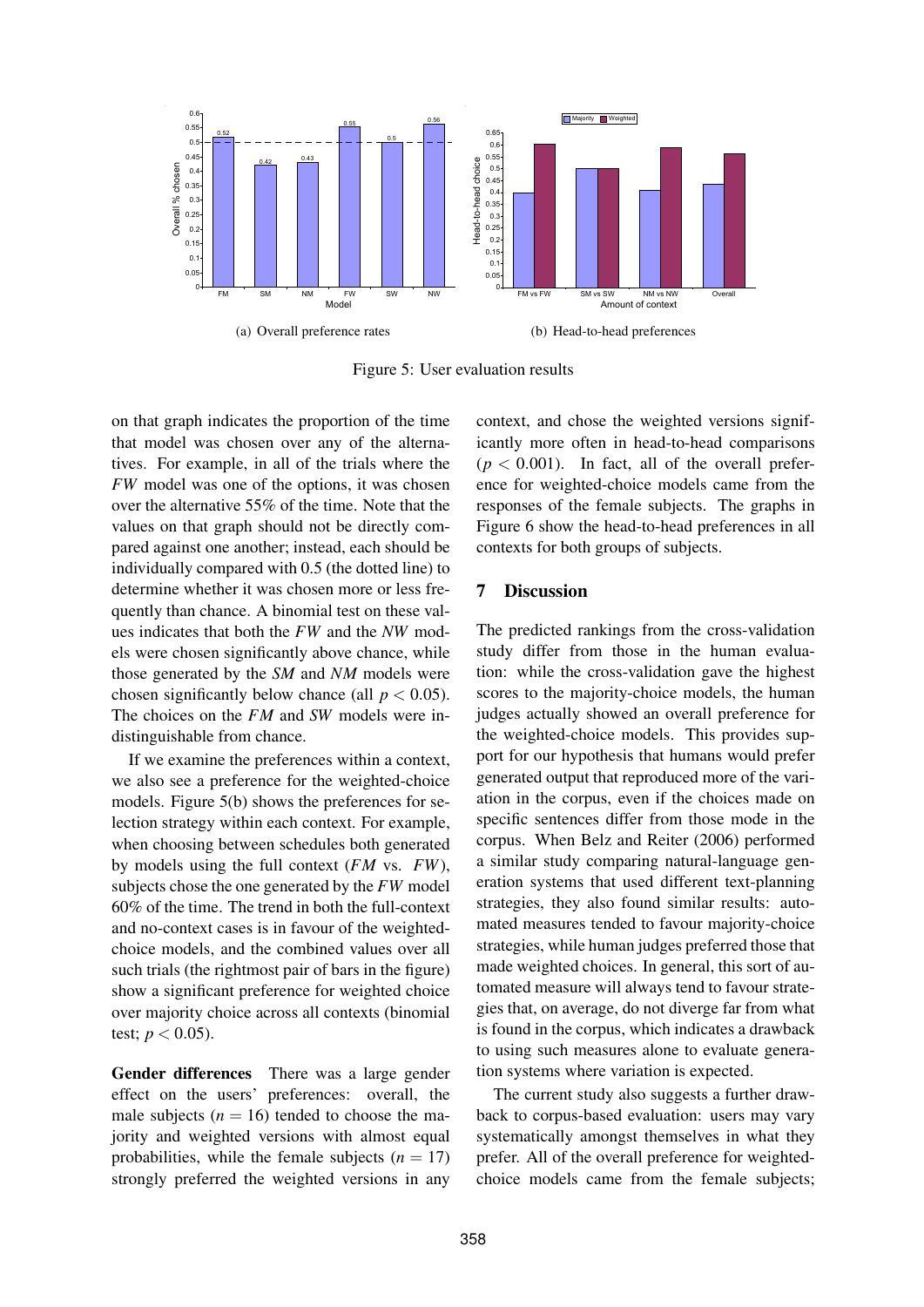

Figure 6: Gender influence on head-to-head preferences

the male subjects did not express any significant preference either way, but had a mild preference for the majority-choice models. Previous studies on embodied conversational agents have exhibited gender effects that appear related this result: Robertson et al. (2004) found that, among schoolchildren, girls preferred a tutoring system that included an animated agent, while boys preferred one that did not; White et al. (2005) found that a more expressive talking head decreased male subjects' task performance when using the full COMIC system; while Bickmore and Cassell (2005) found that women trusted the REA agent more in embodied mode, while men trusted her more over the telephone. Taken together, these results imply that male users prefer and perform better using an embodied agent that is less expressive and that shows less variation in its motions, and may even prefer a system that does not have an agent at all. These results are independent of the gender of the agent: the COMIC agent is male, REA is female, while the gender of Robertson's agents was mixed. In any case, there is more general evidence that females have superior abilities in facial expression recognition (Hall, 1984).

## 8 Conclusions and Future Work

In this paper, we have demonstrated that there are patterns in the facial displays that this speaker used when giving different types of object descriptions in the COMIC system. The findings from the corpus analysis are compatible with previous findings on emphatic facial displays in general, and also provide a fine-grained analysis of the individual displays used by this speaker. Basing the recording scripts on the output of the presenta-

tion planner allowed full contextual information to be included in the annotated corpus; indeed, all of the contextual factors were found to influence the speaker's use of facial displays. We have also shown that a generation system that captures and reproduces the corpus patterns for a synthetic head can produce successful output. The results of the evaluation also demonstrate that female subjects are more receptive than male subjects to variation in facial displays; in combination with other related results, this indicates that expressive conversational agents are more likely to be successful with female users, regardless of the gender of the agent. Finally, we have shown the potential drawbacks of using a corpus to evaluate the output of a generation system.

There are three directions in which the work described here can be extended: improved corpus annotation, more sophisticated implementations, and further evaluations. First, the annotation on the corpus that was used here was done by a single annotator, in the context of a specific generation task. The findings from the corpus analysis generally agree with those of previous studies (e.g., the predicted pitch accent was correlated with nodding and eyebrow raises), and the corpus as it stands has proved useful for the task for which it was created. However, to get a more definitive picture of the patterns in the corpus, it should be re-annotated by multiple coders, and the inter-annotator agreement should be assessed. Possible extensions to the annotation scheme include timing information for the words and facial displays, and actual—as opposed to predicted—prosodic contours.

In the implementation described here, we built simple models based directly on the corpus counts and used them to select facial displays to accom